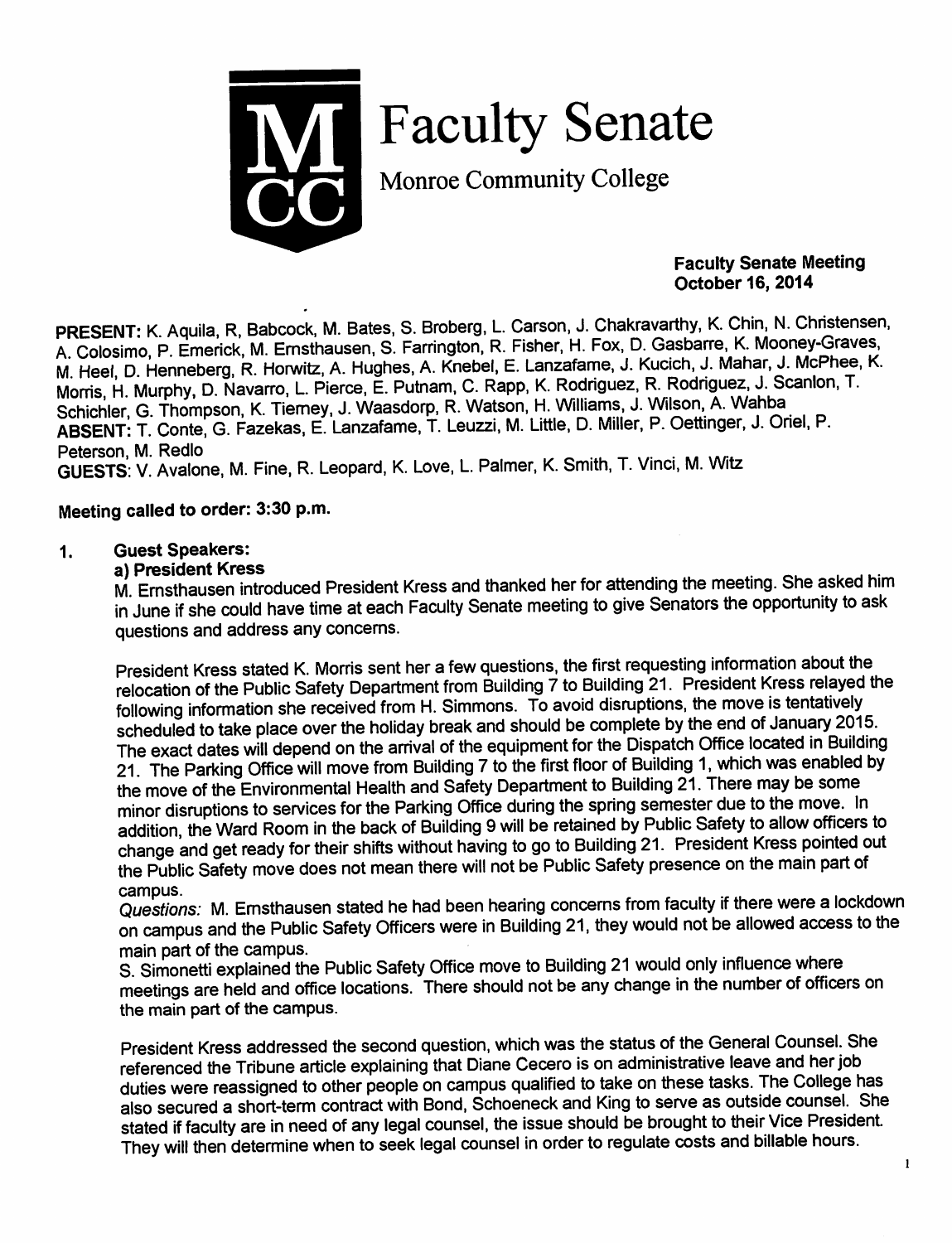### **Questions:**

- M. Emsthausen asked if there is a timetable for the General Counsel search since it has been suspended. President Kress explained there was going to be a General Counsel search because according to New York State Diane Cecero was considered retired. She further explained the requirements and the process for obtaining waivers, which also requires a search be conducted to ensure there is not a qualified non-retired candidate for the position. Since Diane Cecero's administrative leave the search has been suspended for now.

- K. Mooney-Graves stated she has concerns regarding the cost of outside counsel pointing out she had D. Cecero review any changes made to forms she uses in her area several times a year. The changes were often minor, however if outside counsel were to review the changes it may be costly for the College. President Kress stated the College is waiting to see how D. Cecero's administrative leave will progress and then the College will need to make some decisions. Administration and the Board of Trustees are mindful of the cost.

President Kress thanked SCAA for their work on the joint search committee for Assistant to the President, Human Resources and Organizational Development. She noted the process worked very well and there was participation at the open forums. She believes the same process will be used for the Executive Dean of Damon City Campus and the Provost searches. She encouraged Senators to send any feedback on the search process to SCAA.

She also thanked the Ad Hoc Job Description committee members for all their work. The Committee is working to discern the current job description and important duties for each position and obtaining input is important to the process.

Questions: H. Williams asked ifthere was a deadline for having the new Assistant to the President, Human Resources and Organizational Development in place. President Kress stated since the candidates are local she hopes to have the person in place by the end of the calendar year.

President Kress thanked the Faculty Senate for the opportunity to attend the meeting and encouraged Senators and their constituents to contact her anytime with questions and/or concems.

#### *b) G. Lynch* - *Global Education & International Services*

G. Lynch, Director of Global Education and International Services (GE&IS), introduced herself and directed Senators to the recent Tribune article outlining the services provided by GE&IS. She gave her background explaining she worked at Roberts Wesleyan College for 13 years as the Global Education Coordinator and as a teaching faculty member. She is looking forward to working with the College community. She would like to attend another upcoming Faculty Senate meeting to give detailed information about GE&IS. She encouraged faculty to stop by the office (Building 3, Room 108E) and use it as a resource for their students.

## *c) S. Simonetti* - *Draft Assembly, Picketing and Demonstrations Policy*

S. Simonetti, Chief of Public Safety, provided background on the draft stating there was no policy in place when he was notified of Vice President Biden's visit to the College in February 2014. He found this concerning and referenced the unfortunate incident at UC Davis several years ago. He worked as Police Chief for SUNY Geneseo for 4-years and was able to adapt its Assembly, Picketing and Demonstrations Policy; customizing it for Monroe Community College. He pointed out a version of this policy is used at the majority of SUNY Colleges. He acknowledged the proposed policy still needs work and explained administration and D. Cecero have reviewed the draft policy. He has concems regarding the term "open campus". He wants a policy to ensure demonstrators first amendment rights are protected, the safety of the Public Safety Officers and regular operations of the College are not affected by the demonstration. If there were an incident, he would like it outlined clearly what Public Safety Officers can and cannot do.

## **Questions:**

- J. Mahar addressed the following concerns from a constituent: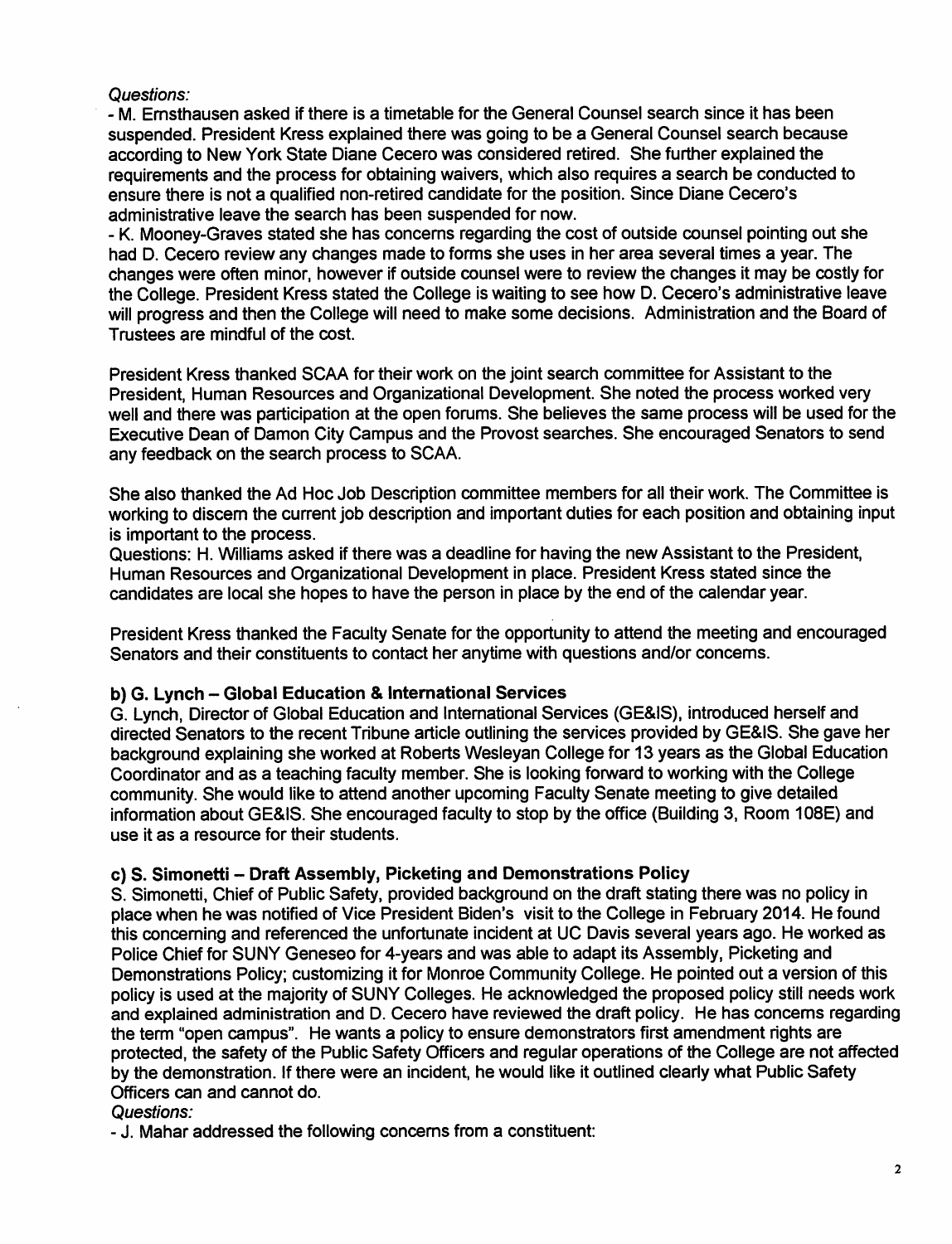- lack of an appeals process for a denial of a demonstrations request only one person is given the authority to review applications for demonstration
- definitions of "infringe on the rights of others" and "disrupt essential operations" are vague and broad
- clearer definition of what is considered an assembly, demonstration and picketing

S. Simonetti agreed with the concerns. He believes it will ultimately fall under the General Counsel to advise what an acceptable policy is which will need to be supported by case law.

- K. Morris asked for the definition of "persona non grata" (PNG). S. Simonetti stated the term is widely used on SUNY campuses, which explains a person's status. The person is sent a PNG letter informing them they are to stay away from MCC. He gave examples of when a person would be issued a PNG letter.

- K. Morris brought the following statement (under 10) to S. Simonetti' s attention "If, in the judgment of the College officials, an activity is not consistent with the purposes previously articulated on the application....". She then pointed out the statement under item B(2) explains what is needed on the application and does not ask the purpose of the demonstration. S. Simonetti agreed this is a concern and suggested the word "purpose" should be revised.

- L. Pierce shared concems from her constituents. They were suspicious of the timing of the policy, which is coming out before the faculty contract negotiations will begin. They have concems about the ability to put up signs in their windows and/or doors, picketing regarding negotiations. S. Simonetti reiterated the proposed policy was a result of Vice President Biden's visit in February. L. Pierce stated the constituents would like to know if the signs/picketing would be a violation of this proposed policy. S. Simonetti stated there would need to be an application if there was labor management picketing which is to notify the College of the times the picketing would take place. However, the proposed policy does not address signage.

- K. Mooney-Graves pointed out under A it states "any assembly, picket, or demonstration must be authorized in advance" and outlines a time restriction of 9:00 a.m. - 9:00 p.m. Her department members were concerned about the time constraints and suggested a dedicated free space zone, used at other College and Universities across the U.S. This would allow for picketing and demonstrations at any time. S. Simonetti stated the College's General Counsel added the times so there would be no disruption to the dorms. He has proposed the idea of free space however, it did not make it into the draft.

He encouraged the Senators to ask their constituents to forward their feedback to M. Emsthausen. He emphasized the importance of having a policy vetted by the College community.

#### *2. Announcements*

M. Emsthausen made the following announcements:

- He thanked the Ad Hoc Job Description committee for their hard work. He explained each job description will now follow a similar format and the committee receives feedback from the person in the position, and the people above and below the rank. In order to keep the search processes moving forward, the Committee began with the Provost and Executive Dean of DCC, which should be completed shortly. Next, they will review job descriptions, which currently have interims. He encourages anyone contacted for information to respond as quickly as possible.

- He announced J. Bartkovich has been appointed the liaison to the Faculty Senate during D. Cecero's administrative leave. He was unable to attend the meeting and K. Love attended in his absence.

#### 3. *Student Announcements*

There were no student announcements.

4. The Minutes from the September 18, 2014 Faculty Senate meeting were approved.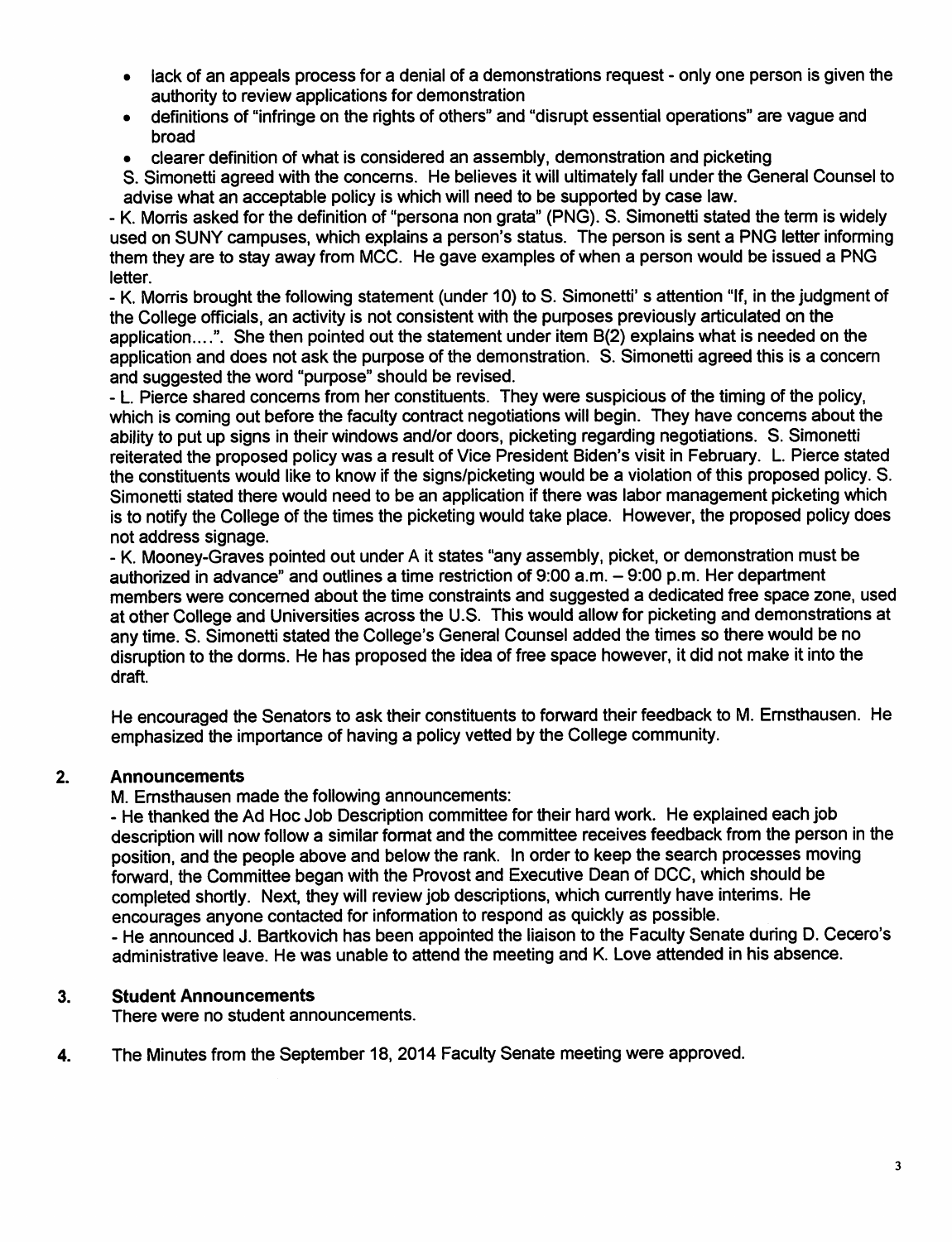## *5. Common Ground Discussion:* MCC Visitor and Employee Code of Conduct

M. Ernsthausen state due to some discussion at the September Faculty Senate meeting requesting more time to review the MCC Visitor and Employee Code of Conduct Draft #7, he proposed the Senators discuss it with their constituents to obtain input on the parts of the document to which there are no objections. He would like to present this information along with the areas of concern to the Board of Trustees. There will be a common ground discussion at the November Faculty Senate meeting.

### *6. Action Items: Curriculum Committee*

- a) E. Putnam made a motion to approve the amendment to the current Program Evaluation Process Guidelines for accredited programs (Faculty Senate Resolution 2.6.7) **Motion seconded. No discussion. Motion passed**
- b) E. Putnam made a motion to approve Faculty Senate Resolution 2.9: Assessment of Online **Courses**

Motion seconded. No discussion. Motion passed

c) E. Putnam made a motion to adopt the Infused Competencies Assessment Committee report from Values & Ethics

**Motion seconded.**

**Discussion:** M. Heel explained the purpose for voting to approve the reports (Action Items c and d) from CAPE. The College is moving to demonstrate for Middle States it covers aspects of General Education through an infused competency approach. In the Middle States report 8 years ago, the College was cited for not including nor assessing for Values, Ethics and Diverse Perspectives. This is now being rectified after several years of committee work. These reports are the first step of a two-step process, which is providing these two groups (there will be 3 more in the spring) the provisional permission to use temporary definitions and outcomes to assess the curriculum. They will then perform an assessment and file a report, which will be brought back to the Senate for approval. The Faculty Senate can then vote to approve the information used in the report or make additional recommendations.

L. Pierce asked since this is a big issue with Middle States isn't this being done automatically. M. Heel stated it has not been formalized since the College was still working through the process. **Motion passed.**

d) E. Putnam made a motion to adopt the Infused Competencies Assessment Committee report from Diversity & Diverse Perspectives

**Motion seconded. No discussion.**

## **Motion passed**

e) E. Putnam made a motion to approve the following new program and program revisions: 1 New Program: 2014-NP1-Fall AS Liberal Arts and Sciences: Biology

| 2014-NP1-Fall               | AS.        | Liberal Arts and Sciences: Biology                                  |
|-----------------------------|------------|---------------------------------------------------------------------|
| 10 Program Revisions:       |            |                                                                     |
| 2014-PR4-Spring             | <b>AS</b>  | <b>Advertising: Commercial Art</b>                                  |
| 2014-PR4-Fall               | Cert       | <b>Precision Machining - Optical Fabrication</b>                    |
| 2014-PR6-Spring             | AS.        | Lib. Arts and Sci. - Gen. Stud. - Nutrition Advisement Sequence     |
| 2014-PR3-Fall               | AAS.       | <b>Hospitality Management - Hotel Option</b>                        |
| 2014-PR6-Fall               | AAS        | Biotechnology                                                       |
| 2014-PR25-Spring*           | <b>AAS</b> | <b>Radiologic Technology</b>                                        |
| 2014-PR1-Fall*              | AAS.       | <b>Clinical Laboratory Technician/Medical Laboratory Technician</b> |
| 2014-PR27-Spring*           | <b>AAS</b> | <b>Electrical Engineering Technology -- Electronics</b>             |
| 2014-PR28-Spring*           | <b>AAS</b> | <b>Optical Systems Technology</b>                                   |
| 2014-PR23-Spring*           | <b>AAS</b> | <b>Dental Hygiene</b>                                               |
| *Health/PE credit reduction |            |                                                                     |
|                             |            |                                                                     |

**Motion seconded. No discussion. Motion passed**

#### *7. Standing Committee Reports*

In order to allow more time for discussion during the meeting the standing committee chairs submitted their reports for Senators to review prior to the meeting. As noted questions and/or comments were taken regarding the following reports.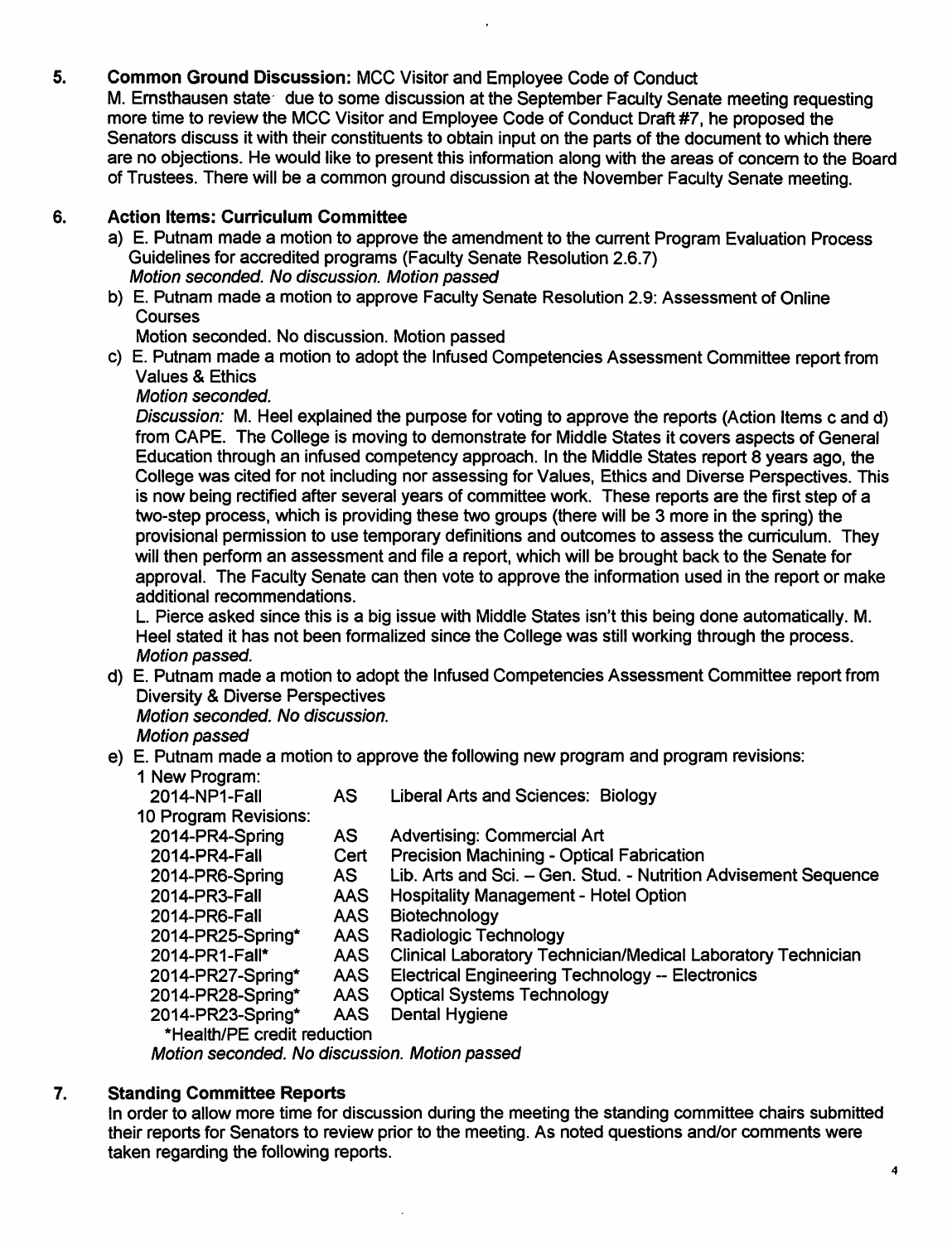### *Academic Policies (J. Mahar)*

J. Mahar reports the following:

- Current topics of discussion:

Continue and Finalize Discussion/Proposal on Student Opinion of Course and Faculty (Resolution 1.11) Prior Learning Assessment (Resolution 1.2.1 (7))

End of Inclusion/Exclusion Practice and its impacton Fresh Start Policy (Resolution 1.1.7(5)) Discussion of Electronic Distribution of Course Information Sheets

**Additional comment: J. Mahar referenced the call for volunteers for the Learning Assessment Ad hoc committee. He asked anyone interested to contact him.**

#### *Curriculum (E. Putnam)*

E. Putnam reports the following:

- The Curriculum Committee has given Final Approval to:

| 1 New Program:        |            |                                                         |
|-----------------------|------------|---------------------------------------------------------|
| 2014-NP1-Fall         | <b>AS</b>  | <b>Liberal Arts and Sciences: Biology</b>               |
| 10 Program Revisions: |            |                                                         |
| 2014-PR6-Spring       | <b>AS</b>  | Lib. Arts and Sci. - Gen. Stud. - Nutrition Advisement  |
| Sequence              |            |                                                         |
| 2014-PR3-Fall         | <b>AAS</b> | <b>Hospitality Management - Hotel Option</b>            |
| 2014-PR4-Fall         | Cert       | Precision Machining - Optical Fabrication               |
| 2014-PR6-Fall         | <b>AAS</b> | Biotechnology                                           |
| 2014-PR4-Spring       | <b>AS</b>  | <b>Advertising: Commercial Art</b>                      |
| 2014-PR25-Spring*     | <b>AAS</b> | Radiologic Technology                                   |
| 2014-PR1-Fall*        | AAS        | Clinical Laboratory Technician/Medical Laboratory       |
| <b>Technician</b>     |            |                                                         |
| 2014-PR27-Spring*     | <b>AAS</b> | <b>Electrical Engineering Technology -- Electronics</b> |
| 2014-PR28-Spring*     | <b>AAS</b> | <b>Optical Systems Technology</b>                       |
| 2014-PR23-Spring*     | <b>AAS</b> | Dental Hygiene                                          |
|                       |            |                                                         |

2014-PR23-Spring\* AAS Dental Hygiene<br>\* These program revisions are ones that remove one or both credits of Health/PE. These are the programs that have applied for waivers above the 64-credit limit set by SUNY Seamless Transfer. SUNY has said that the waivers will only be approved if we drop the local Gen Ed requirement of Health/PE. Several of the programs affected are health-related and sothose students already get

| a generous helping of Health in their other courses. |                |                                                                          |
|------------------------------------------------------|----------------|--------------------------------------------------------------------------|
| 3 New Courses:                                       |                |                                                                          |
| 2014-NC3-Spring                                      | <b>CRJ 202</b> | <b>Private Security/Loss Prevention Investigations</b>                   |
| 2014-NC1-Fall                                        | <b>BIO 144</b> | Human Anatomy and Physiology 1                                           |
| 2014-NC2-Fall                                        | <b>BIO 145</b> | Human Anatomy and Physiology 2                                           |
| 1 Course Revision:                                   |                |                                                                          |
| 2014-CR74-Spring                                     | <b>POS 220</b> | <b>International Politics</b>                                            |
| 3 Course Learning Outcome Revisions:                 |                |                                                                          |
| 2013-CO52-Fall                                       | <b>ELT 112</b> | <b>Linear Circuits</b>                                                   |
| 2014-CO2-Fall                                        | <b>ENG 200</b> | <b>Advanced Composition</b>                                              |
| 2014-CO1-Fall                                        | <b>MTH 165</b> | College Algebra                                                          |
|                                                      |                | - The Curriculum Committee has posted for faculty review until 10/14/14: |
| 7 New Courses:                                       |                |                                                                          |
| 2014-NC4-Fall                                        | <b>SGT 100</b> | Introduction to Surgical Technology                                      |
| 2014-NC5-Fall                                        | <b>SGT 101</b> | <b>Surgical Pharmacology and Anesthesia</b>                              |
| 2014-NC6-Fall                                        | <b>SGT 102</b> | Principles and Practices in Surgical Technology                          |
| 2014-NC7-Fall                                        | <b>SGT 110</b> | <b>Foundations of Surgical Technology</b>                                |
| 2014-NC8-Fall                                        | <b>SGT 201</b> | <b>Surgical Procedures</b>                                               |
|                                                      |                |                                                                          |

2014-NC9-Fall SGT 202 Specialty Surgical Procedures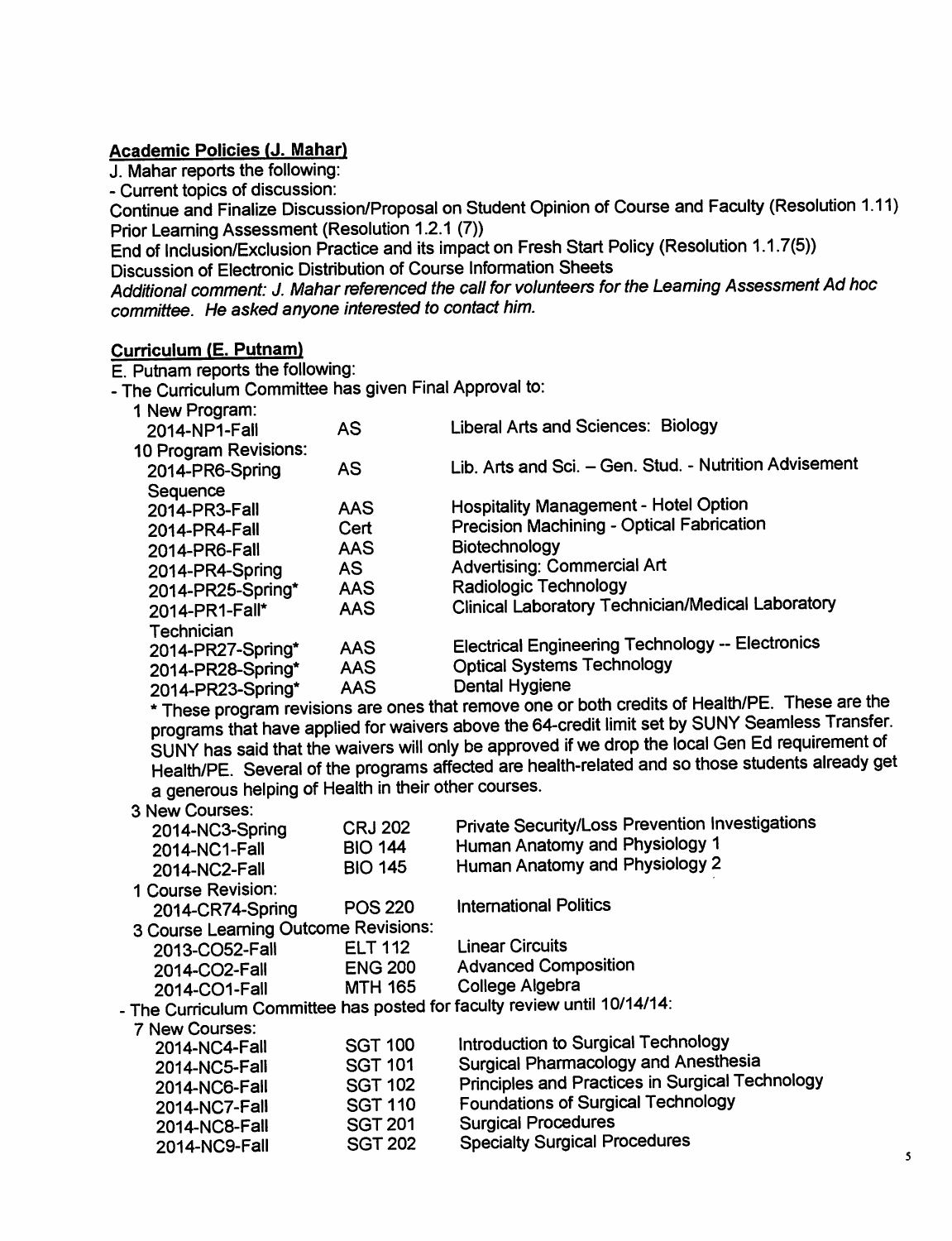| 2014-NC10-Fall              | <b>SGT 210</b> | Professional Issues and Certification for Surgical<br>Technology                           |
|-----------------------------|----------------|--------------------------------------------------------------------------------------------|
| <b>13 Course Revisions:</b> |                |                                                                                            |
| 2014-CR19-Fall              | <b>PEC 151</b> | Men's and Women's Physical Education: Co-ed Golf                                           |
| 2014-CR81-Spring            | <b>HUM 235</b> | Supporting and Communicating with People with<br><b>Significant Disabilities</b>           |
| 2014-CR80-Spring            | <b>HUM 236</b> | Contemporary Issues in the Field of Disability Support<br><b>Services</b>                  |
| 2014-CR16-Fall              | <b>HUM 230</b> | <b>Individualized Planning and Documentation for Disability</b><br><b>Support Services</b> |
| 2014-CR15-Fall              | <b>TVL 275</b> | <b>Current Issues in Travel and Tourism</b>                                                |
| 2014-CR18-Fall              | <b>OPT 131</b> | <b>Optical Elements and Ray Optics</b>                                                     |
| 2014-CR20-Fall              | <b>NUR 111</b> | <b>Fundamentals of Nursing</b>                                                             |
| 2014-CR21-Fall              | <b>NUR 112</b> | Nursing Care of the Adult and Child-I                                                      |
| 2014-CR25-Fall              | <b>NUR 210</b> | <b>Issues in Nursing</b>                                                                   |
| 2014-CR22-Fall              | <b>NUR 211</b> | <b>Psychiatric-Mental Health Nursing</b>                                                   |
| 2014-CR23-Fall              | <b>NUR 212</b> | <b>Maternity Nursing</b>                                                                   |
| 2014-CR24-Fall              | <b>NUR 214</b> | Nursing Care of the Adult and Child-II                                                     |
| 2014-CR82-Spring            | <b>MTH 165</b> | College Algebra                                                                            |
|                             |                | The Curriculum Committee has posted for faculty review until 10/21/14:                     |
| 1 New Program:              |                |                                                                                            |
| 2014-NP3-Spring             | AA             | <b>Creative Writing</b>                                                                    |
| 1 Program Revision:         |                |                                                                                            |
| 2014-PR8-Spring             | <b>AS</b>      | <b>Fine Arts</b>                                                                           |
| 1 Program Deactivation:     |                |                                                                                            |
| 2014-PD1-Fall               | Cert           | <b>Criminal Justice: Corrections Administration</b>                                        |
| <b>6 New Courses:</b>       |                |                                                                                            |
| 2014-NC20-Spring            | <b>ATP 191</b> | Introduction to Automotive Service                                                         |
| 2014-NC21-Spring            | <b>ATP 192</b> | <b>Electrical/Electronic Systems 1</b>                                                     |
| 2014-NC19-Spring            | <b>ATP 196</b> | <b>Steering and Suspension</b>                                                             |
| 2014-NC18-Spring            | <b>ATP 198</b> | <b>Engine Repair</b>                                                                       |
| 2014-NC13-Spring            | <b>ATP 199</b> | <b>Heating and Air Conditioning</b>                                                        |
| 2014-NC15-Spring            | <b>ATP 204</b> | <b>Manual Drivetrain and Axles</b>                                                         |

**Additional comments: E. Putnam reminded the Senators to review the proposals and encourage their constituents** to do so as well. M. Witz stated November 14<sup>th</sup> is the submission deadline for program **revisions.**

# *NEG (N. Christensen)*

N. Christensen reports the following:<br>- Elections will be held for a faculty representative to the MCC Association Board of Directors. The elections are open to all voting members of the faculty. The candidates are Andrew Lawrence from Hospitality Management and Michael Ruff from Business Administration and Economics. The candidates' statements will be available at the polling locations.

- The elections will run at the following times:

 $\overline{\phantom{a}}$ 

- Damon City Campus, Wednesday October 15th, 11 am 1 pm at Patricia Montrois' desk in DCC 5058
- Brighton Campus, Friday October 17th, 11 am 1 pm in the hallway outside of the Graduation Services 1-231

**Additional comments: N. Christensen reminded Senators to vote in the election forthe MCC Association Board of Directorsand encourage theirconstituents to do so as well.**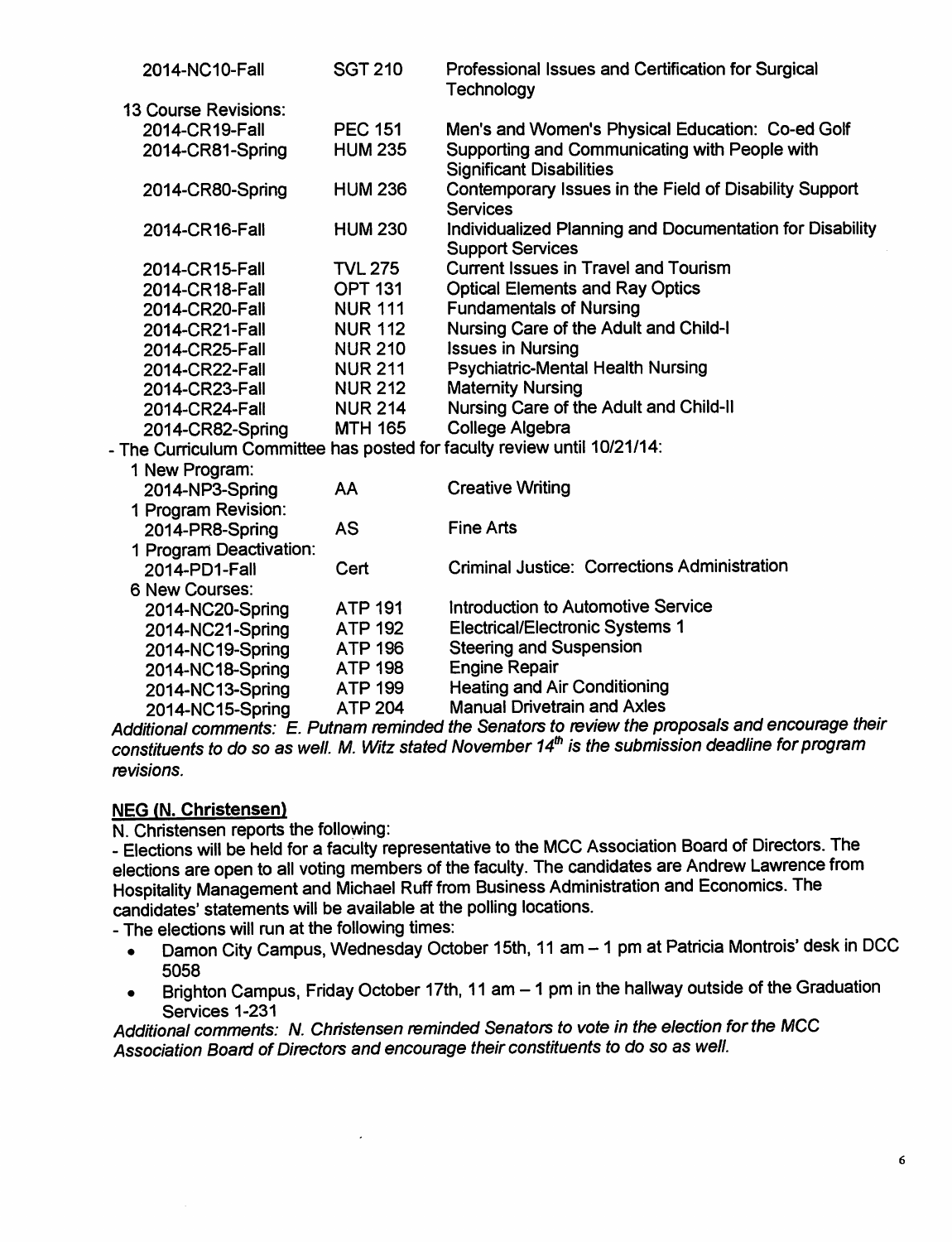# *Planning (M. Redlo)*

M. Redlo reports the following:

- The planning committee now has representation on the sustainability committee and the facilities modifications committee. We should have periodic updates to report back to the full senate.

- Tish Williams is working on a job description for a grants intern position and is looking at the calendar for scheduling seminars on grant writing as she did last October as well.

- Strategic Planning Grant recipients for the 2014-2015 academic calendar have begun putting their funds to work and will be providing updates to the planning committee.

- The Academies Initiative continues to be moving forward under the guidance of Dean Kate Smith. The first group of students will be admitted for fall 2015.

**Additional comments: M. Emsthausen encouraged anyone interested to apply for a Strategic Planning Grant. Similar to last year, several grants recipients willattend an upcoming Faculty Senate meeting to give updates on theirproject. A Senator asked forthe deadline for Strategic Planning Grants. M. Emsthausen believes it is sometime in January but willconfirm with M. Redlo.**

### *Professional Development (H. Williams)*

H. Williams reports the following:

- The MCC Emerging Excellence Award (MEEA) and John & Suanne Roueche Excellence Awards deadlines are November 7,2014. All updated information can be found on the Faculty Senate website. - The Committee is still looking for ideas for the June Professional Development Workshop. Itwill be similar to last year with a weeklong event covering multiple topics.

**Additional comments: H. Williams reminded Senators to check the Faculty Senate Website under Professional Development for the updatedinformation on awards and leaves.**

### *SCAA (M. Bates)*

M. Bates reports the following:

- Provost/VP of Academic Services and the DCC Executive Dean positions are currently being reviewed within the Ad-hoc job description committees so the search processes can begin - Open forums for the Assistant to the President - Human Resources and Organizational Development are finishing up this week

- Director of E-leaming search is in process with interviews scheduled through October 17 - Assistant Controller search will start in a couple weeks and there is hope to have the search completed by December 2014

## *8. Old Business:*

No old business

#### *9. New Business:*

a) Promoting Courses

J. Chakravarthy stated her department, Information and Computer Technology, has been discussing potentially including CRC101 as a requirement in academic programming.

b) Respectful Termination Resolution

K. Morris stated the Faculty Senate Executive Committee is presenting for the Faculty Senate's consideration a Respectful Termination Resolution. The Resolution is a way for the Faculty Senate to go on record stating employees who are terminated and not protected by unions should be treated in a respectful manner. Although the resolution is prompted by D. Cecero's leave, it should be reflective of how all long-time, valued employees should be treated. **Discussion:**

- L. Pierce asked if being escorted from campus is a standard procedure. K. Morris stated she is not aware if is a standard procedure but she is aware of other businesses following this protocol.

- L. Pierce asked if the word "Respectful" will be defined in the document. K. Morris stated the document can be amended and revised. L. Pierce further asked if there was a way for employees not covered by a union to be provided a due process forterminations. K. Morris stated she is not aware of the process and if employees at that level can be unionized. R. Leopard explained it is different from